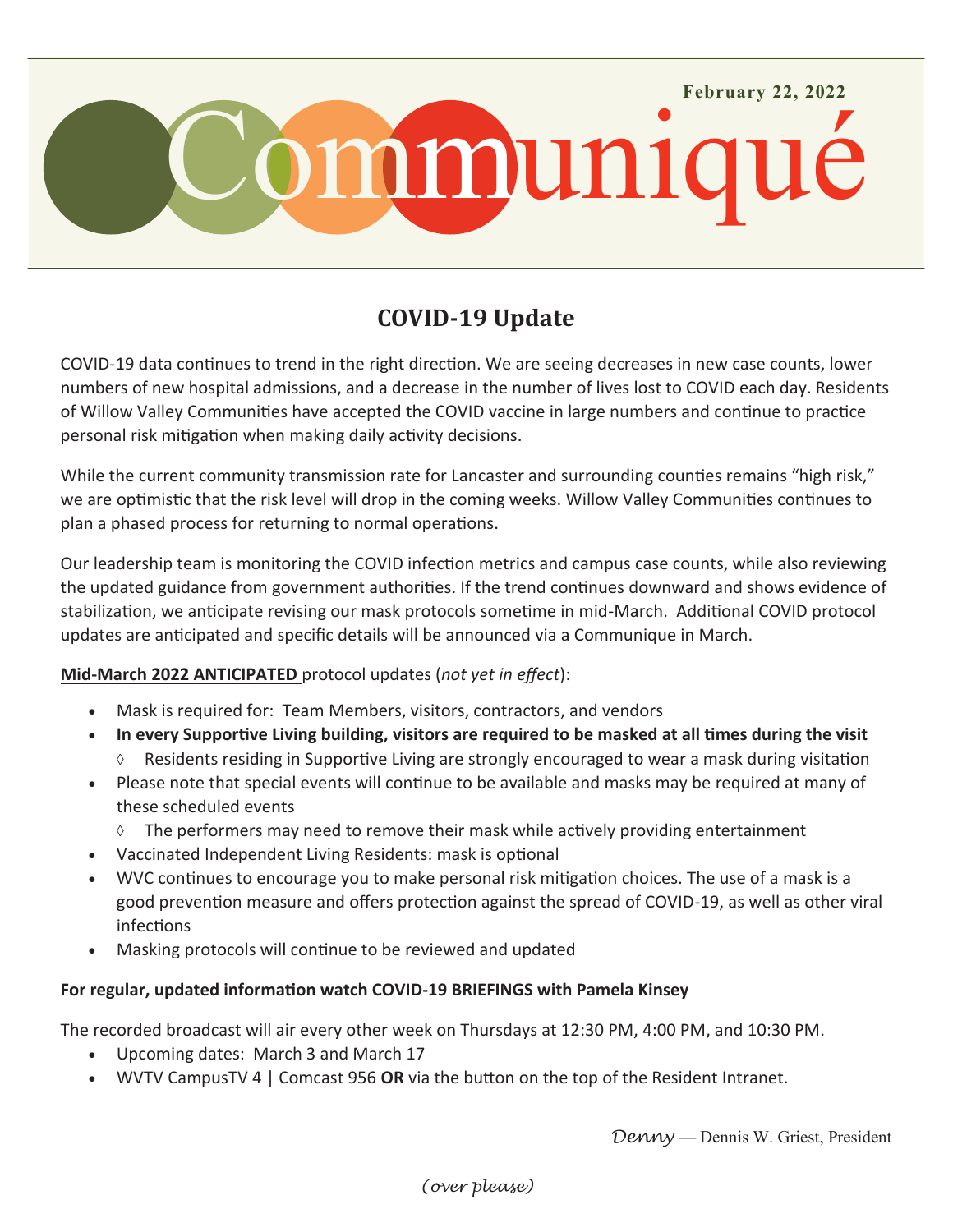# **Willow Valley Communities to Implement 3-Year Radon Testing/Remediation Plan**

### **What is Radon?**

Radon is a naturally-occurring gas that is colorless, odorless, and tasteless. It comes from the breakdown (decay) of uranium and enters buildings through cracks and other foundation pathways. Exposure to elevated radon concentrations may lead to health issues over the course of a lifetime.

Like other environmental pollutants, there is some uncertainty about the magnitude of radon health risks. While the U.S. Surgeon General has warned that radon is the leading cause of lung cancer deaths in non-smokers, not everyone who breathes radon will develop lung cancer. Radon health risks depend mostly on three factors: concentration of radon, duration of exposure, and smoking habits.

The Environmental Protection Agency (EPA) estimates that nearly one out of every 15 homes in the United States has elevated radon concentrations. EPA's radon action threshold level is defined as 4 pCi/L (picocuries per liter) or greater. Lancaster County is located in a high potential radon area.

### **Radon History at WVC**

WVC began testing for radon back in 2001 for the newly constructed Willow Gable homes. At that time, two of 88 homes were found to have elevated radon levels and were remediated. Radon testing continued through the years for other newly constructed detached residences at Providence Park Villas and Townhomes, and most recently, the SouthPointe Villas. To date, eight of these 143 homes were found to have elevated radon levels and were remediated.

In the past, testing of apartment-style buildings had not been considered. One reason was that these buildings have fresh air intake systems that constantly bring fresh air into each building.

In 2019, a Manor Campus Resident raised awareness of a greater than 4.0 pCi/L radon reading in their apartment discovered through self-testing. Following this event, WVC initiated random ground-level radon measurements in several apartments on both campuses. These samples yielded results ranging from 0.6 to 8.1 pCi/L. Subsequently, the 2020 COVID-19 pandemic forced resources and efforts to be focused on other priorities. Entries into Resident apartments were restricted to essential visits only. Further testing and remediation efforts were thus delayed.

In 2021, a Lakes Manor Resident also raised awareness of a greater than 4.0 pCi/L radon reading in their apartment discovered through self-testing. WVC is in the process of remediating this apartment along with several other apartments in the same area.

#### **Future Steps**

WVC will be implementing a more formal three-year radon testing and remediation program for both campuses. WVC has consulted and partnered with a qualified measurement and remediation specialist to help us manage the plan moving forward. In addition, the plan has been reviewed with the PA Department of Environmental Protection (DEP), which supports our approach.